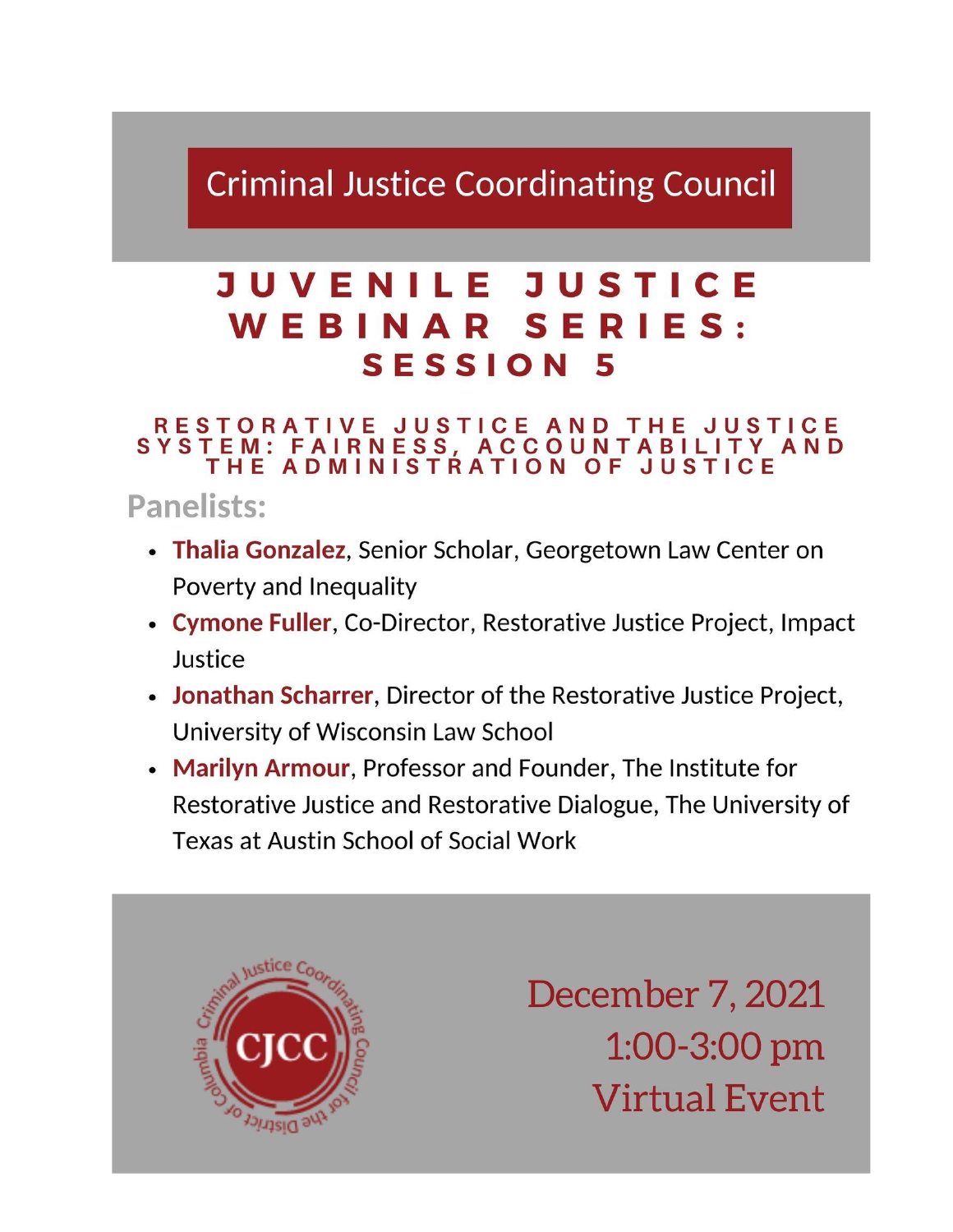## Introduction

On December 7, 2021, Criminal Justice Coordinating Council (CJCC) conducted the fifth session of the Juvenile Justice Webinar Series, themed "Restorative Justice and the Justice System: Fairness, Accountability, and the Administration of Justice". Four panelists—who are nationally-recognized restorative justice advocates, practitioners, and researchers—were invited to discuss how restorative justice works and provide some examples of models used to implement restorative justice.

Kristy Love, CJCC Deputy Executive Director, welcomed the attendees to the final Juvenile Justice Webinar session of 2021. She explained that CJCC facilitates a number of workgroups, one of which focuses on Restorative Justice (RJ). She explained that the workgroup is composed of representatives from youth-serving agencies in the District who share their successes as well as their challenges with respect to implementing and evaluating restorative justice programs and practices. Ms. Love then introduced the panelists for the meeting. The panelists included:

- **Thalia Gonzalez**, Senior Scholar, Georgetown Law Center on Inequality
- **Cymone Fuller**, Co-Director, Restorative Justice Project, Impact Justice
- **Jonathan Scharrer**, Director of the Restorative Justice Project, University of Wisconsin Law School
- **Marilyn Armour**, Professor and Founder, The Institute for Restorative Justice and Restorative Dialogue, The University of Texas at Austin School of Social Work

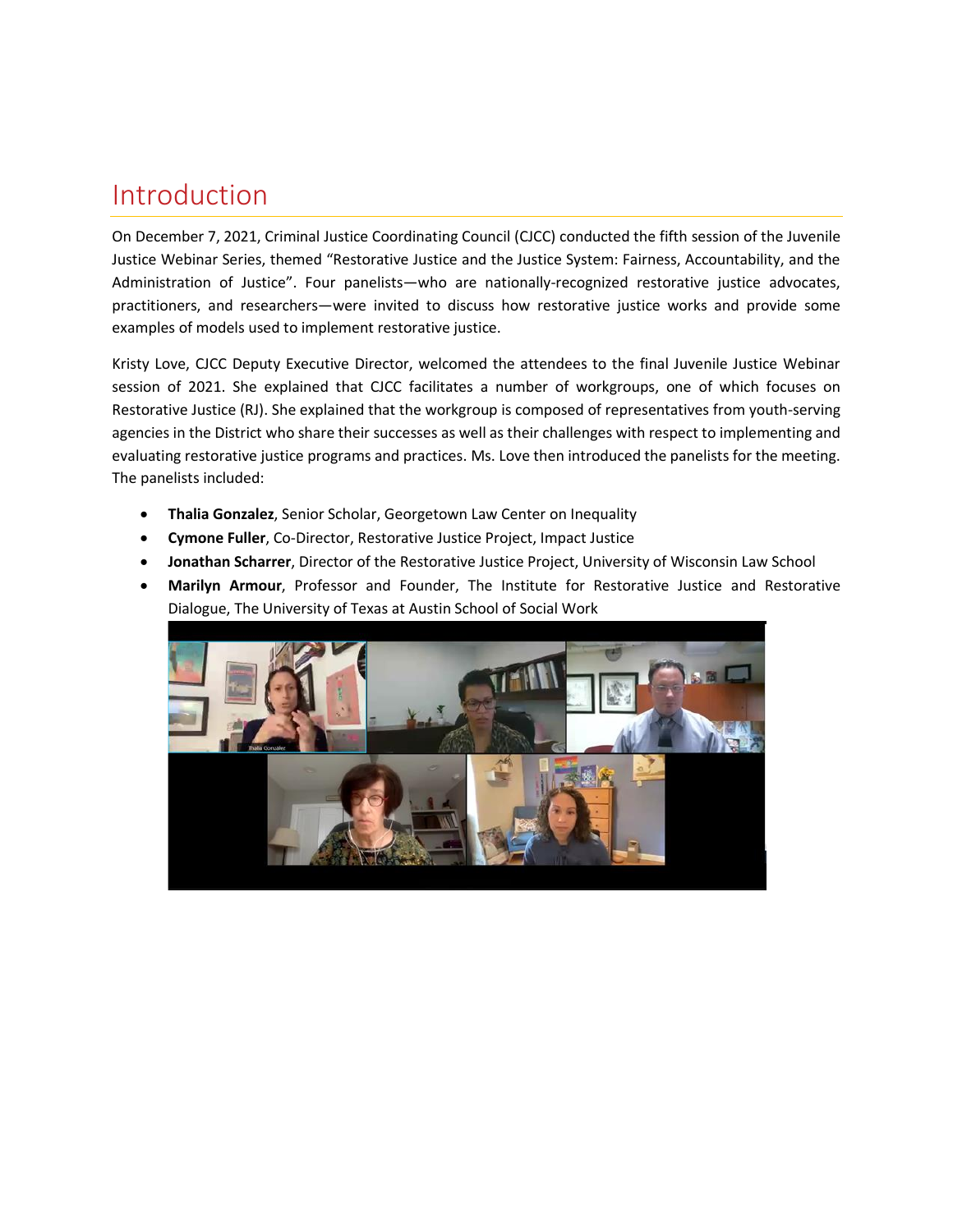## Examples of Restorative Justice

Ms. Love's first question for the panelists was to explain what is RJ and how it works. Ms. Gonzalez explained that RJ is not necessarily a list of programs, nor does it have a clear blueprint for how it should be implemented. Rather, RJ is a set of practices as well as a theoretical standpoint. For example, one way that RJ changes the nature of the criminal justice system is through changing language. Instead of referring to people as "victims," RJ uses the term "people harmed." Ms. Gonzalez said that RJ can be incorporated into existing constructs, such as the justice system or education system, or it can be implemented independently.



Mr. Scharrer provided some examples of RJ in the form of diversion programs. He stated that individuals can be diverted to an RJ program at any stage of the justice system: pre-arrest, precharge, as part of a plea agreement, or postadjudication. Mr. Scharrer also stated that RJ can be used to supplement the traditional justice process as opposed to being an alternative. These programs work by giving the offender an opportunity to participate in a

program tailored to their needs. If they are successful with the program, they are not charged with a crime, or if they are participating in a post-charge diversion program, the charge is removed. This benefits the offender by allowing them to avoid a conviction and keeping them from showing up in the criminal justice system.

## Designing Programs and Practices

Ms. Fuller explained that RJ practices are rooted in Indigenous practices from around the world. She stated that Impact Justice utilizes eight core values that help keep their programs aligned with the original premise behind RJ and ensure that RJ is not unduly influenced by the traditional justice system in which it operates. These values state that RJ should be:



- Oriented around the needs of people harmed
- Designed to end racial and ethnic disparities in juvenile and criminal legal systems
- Focused exclusively on pre-charge diversion
- Structured to prevent net-widening in the juvenile legal system
- Dedicated to a strengths-based approach to healing harm
- Rooted in relationships how to nourish, deepen and heal them
- Committed to protecting participant confidentiality
- Created and held by community and community-based organizations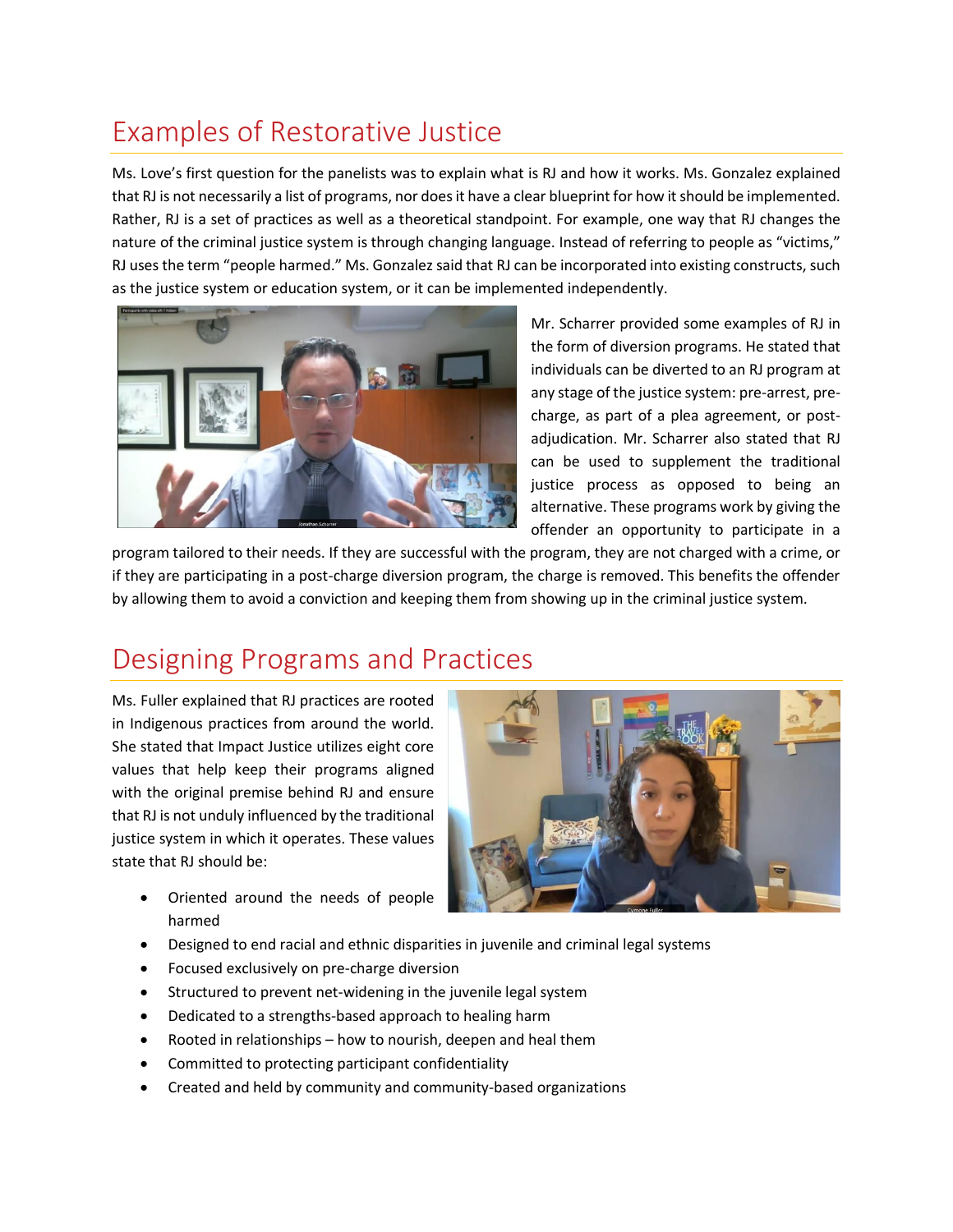## Best Practices and Specific Models

Ms. Fuller advocated for the community conferencing model. She explained that when a young person is arrested, the district attorney's office offers the youth and the person harmed the option to participate in the RJ program. Once they are enrolled, a trained facilitator meets with both the responsible youth and person harmed, as well as their caregivers and key community members, to decide how they wish to participate in the program. The steps in the community conference process are to identify everyone's needs, agree to a restorative plan, do what the plan requires, and assess outcomes. This program sees the value of including members of the community as well as the families of the people involved who help facilitate the necessary support and identify goals for each person to complete the program. The community conference process usually takes anywhere from six to nine months.

#### Challenges with RJ Implementation and Evaluation



Ms. Armour offered her insight, explaining that historically, community conferencing has helped to reduce recidivism. The problem with earlier programs, however, is that they excluded victims. Ms. Armour argued that the goals of RJ and the goals of the criminal justice system often clash. Some examples of this are that RJ is values-driven whereas the criminal justice system is rules-driven, and RJ focuses on equity while the criminal justice system tries to maintain equality.

She stated that research has shown that while RJ is impactful when looking at recidivism rates, there is little research on its effect on other outcomes such as: victim empowerment, its ability to connect people harmed to the community, and the relationship between facilitators and those participating in programs. Ms. Armour suggested that in order to evaluate these other outcomes, researchers have to be willing to implement more qualitative research methods as opposed to randomized controlled trials (RCT), which is the gold standard. Considering that participation in an RJ process is voluntary, randomly assigning individuals to a control group and a treatment group is not possible.

The other panelists agreed with Ms. Armour's assessment. Ms. Gonzalez suggested that given the limited scope of existing RJ research, practitioners can learn from research on diversion programs, as well as best practices with respect to social and emotional learning for K-12 schools. Mr. Scharrer explained that RJ facilitators should first ask themselves what are the goals, and then design their program or practice to help achieve those goals. He also noted that it is important for facilitators to ensure that their program and practice designs promote fairness and equity. Ms. Fuller added that the goals and outcomes are established by the participants, and the role of the facilitator is to implement a process that will help accomplish those goals. She also noted that it is important to document the process so that it can be readily evaluated and replicated. Ms. Fuller cautioned that some programs use RJ as an umbrella term for a variety of different practices that may not necessarily reflect what RJ is supposed to be about.

#### KEEPING RJ-INVOLVED YOUTH AWAY FROM GUNS

Ms. Love acknowledged a question from the chat and posed it to the panelists. Mr. Scharrer offered to answer, stating that while he could speak only anecdotally, he has heard that youth often carry guns more for the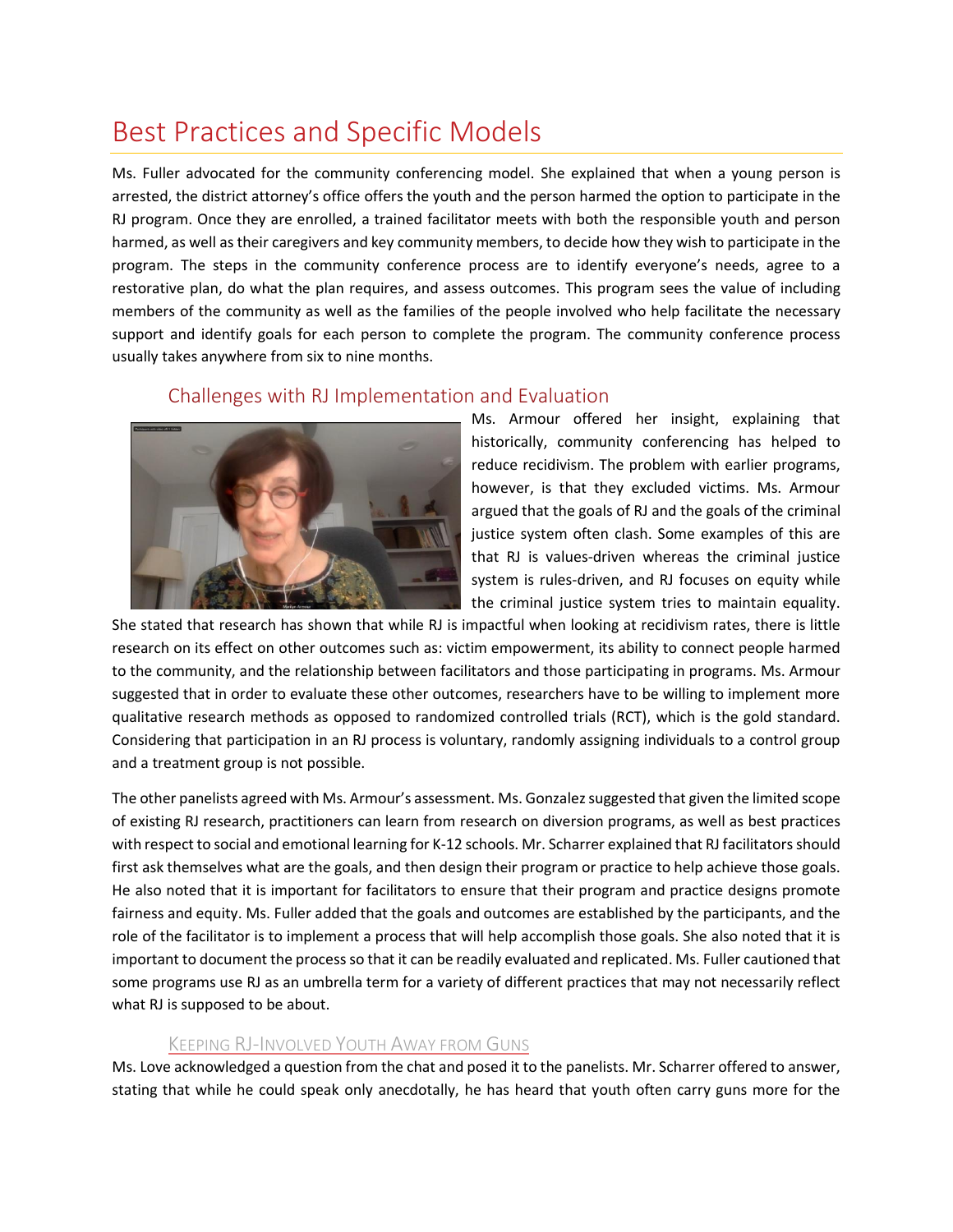purpose of protecting themselves and less for the purpose of using it for violence. He has also heard youth, including youth facing violent charges, say that participating in community conferencing was the first time they have felt accepted and cared about. He explained that RJ asks why a youth does something and looks at the underlying needs of the youth involved. Ms. Armour also stated that research suggests that RJ has been more effective at preventing recidivism when used to address violent offenses versus property offenses.

#### GENERATING BUY-IN FOR RESTORATIVE JUSTICE

Ms. Armour shared her hopes for finding ways to make RJ more transparent to the public. She also stated that we need to encourage the public to shift from a punitive to restorative mindset. She also noted that RJ has a lot of support from schools, yet many teacher training programs have not incorporated RJ into their curriculum; therefore, teachers are often not exposed to RJ until well into their careers. There is a similar issue with respect to lack of RJ training for persons seeking careers in the criminal justice system. Ms. Gonzalez agreed, stating that a punitive mindset often comes from a place of racism, specifically anti-Blackism, and that the criminal justice system can be used as a tool of subordination, which RJ seeks to change. She articulated that what drives someone to buy into RJ varies on their aims. Whether a person or program is driven by data, legal means, or economic means, the stance on RJ may be different.

## What Is on The Horizon for Restorative Justice/What Are Your Hopes? What Advice Would You Give to The Other Partners?

Ms. Love asked the panelists two final questions and allowed them to choose which one they wanted to answer. Mr. Scharrer said that he would like to see RJ be incorporated in the justice system faster. He explained that they are seeing communities becoming more aware and accepting of it, and ultimately, RJ will go where it is most directed. Ms. Armour stated that the beauty of RJ is how versatile it is and how it can offer options that were not there before. She hopes that more happens in the research field, and that we begin to put more significance on the process of RJ and not just the outcomes. Ms. Fuller expressed a wish that people will see RJ



not as a criminal intervention, but a public health strategy and a community involvement opportunity. She also would like to see it become the default option for dealing with juvenile justice instead of the criminal justice system, similar to New Zealand. Ms. Gonzalez offered her advice to participants, stating that when creating programs, do not try to do everything. Rather, partners should focus on their aim, decide where their work fits in the RJ movement, and move forward from there.

## **Closing**

Ms. Love thanked the panelists and attendees for their participation in the session and encouraged everyone to complete the participant survey, which would be emailed shortly after the session.